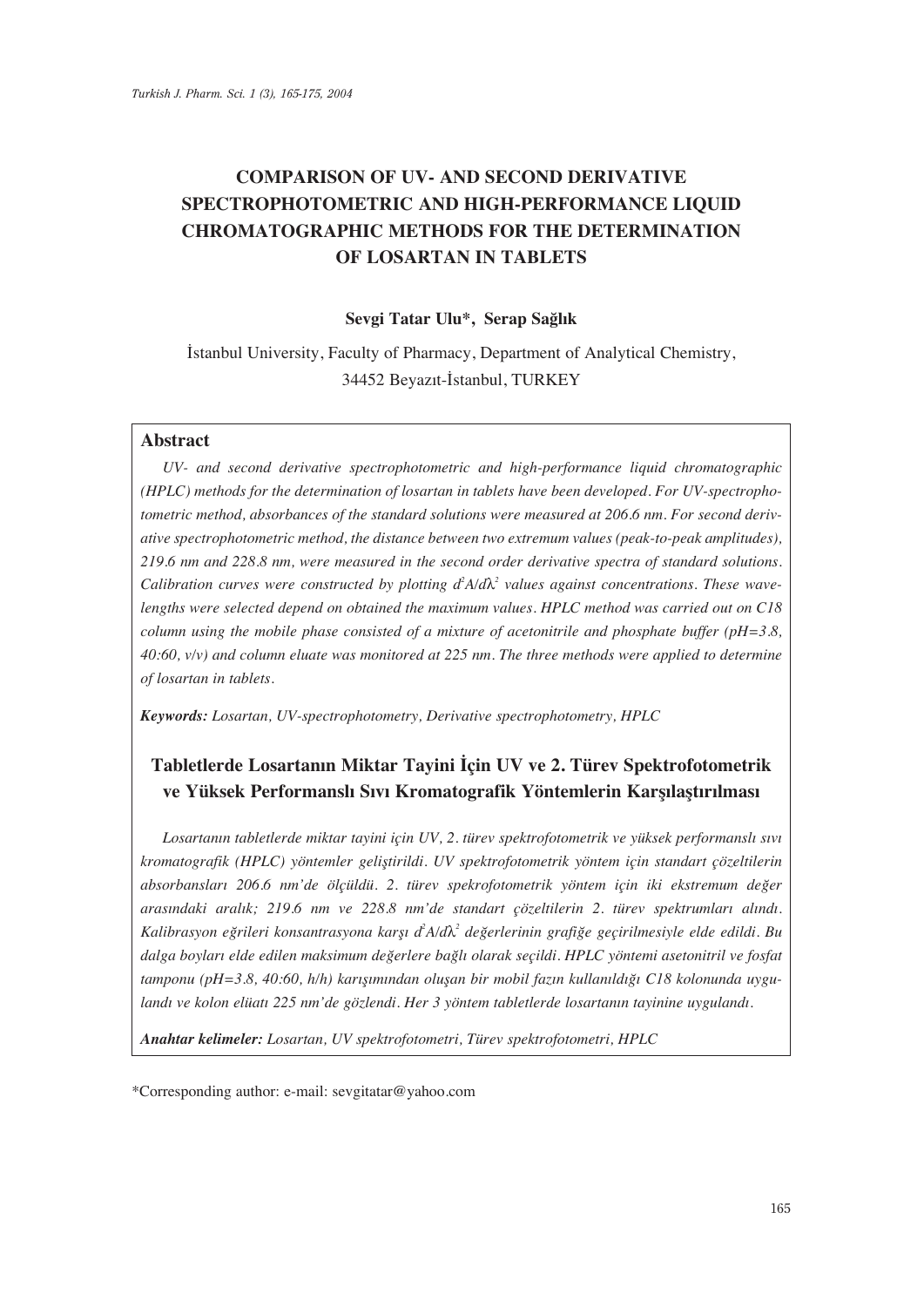## **Introduction**

Losartan (**LOS**), 2-butyl-4-chloro-1[p(o-1H-tetrazol-5-yl-phenyl)benzyl]imidazole-5 methanol monopotassium salt, is the first of a new class of antihypertensives and a nonpeptide angiotensin II receptor (type AT1) antagonist (Figure 1).



Figure 1. Chemical structure of losartan.

LOS has been determined, individually, by spectrophotometric  $(1, 2)$ , high performance thin layer chromatographic (3), and high-performance liquid chromatographic (4) methods in pharmaceutical preparations and by colorimetric method (5) in bulk form. HPLC methods with ultraviolet detection (6,7) and liquid chromatography-tandem mass spectrometry (8) have also been reported for the determination of **LOS** in biological fluids.

**LOS** and hydrochlorothiazide have been simultaneously determined in pharmaceutical preparations by liquid chromatographic (9-14) and capillary electrophoretic (15) methods.

In this study UV- and second derivative spectrophotometric and HPLC methods for the determination of losartan have been developed. The methods were applied in the quality control of commercial tablets and proved to be suitable for rapid and reliable quality control. The proposed methods were sensitive and rapid, because at no heating and no organic solvent extraction are needed. They can be applied for the routine pharmaceutical analysis confidently.

#### **Experimental**

#### *Materials*

LOS potassium and its tablets (Cozaar<sup>®</sup> 50 mg) were kindly supplied from Merck Sharp Dohme (Istanbul, Turkey). Valsartan (VAL), the internal standard, was a gene-rous gift of Novartis (Istanbul, Turkey). Solvents and other chemicals were of analytical reagent and HPLC grade (Merck, Darmstadt, Germany).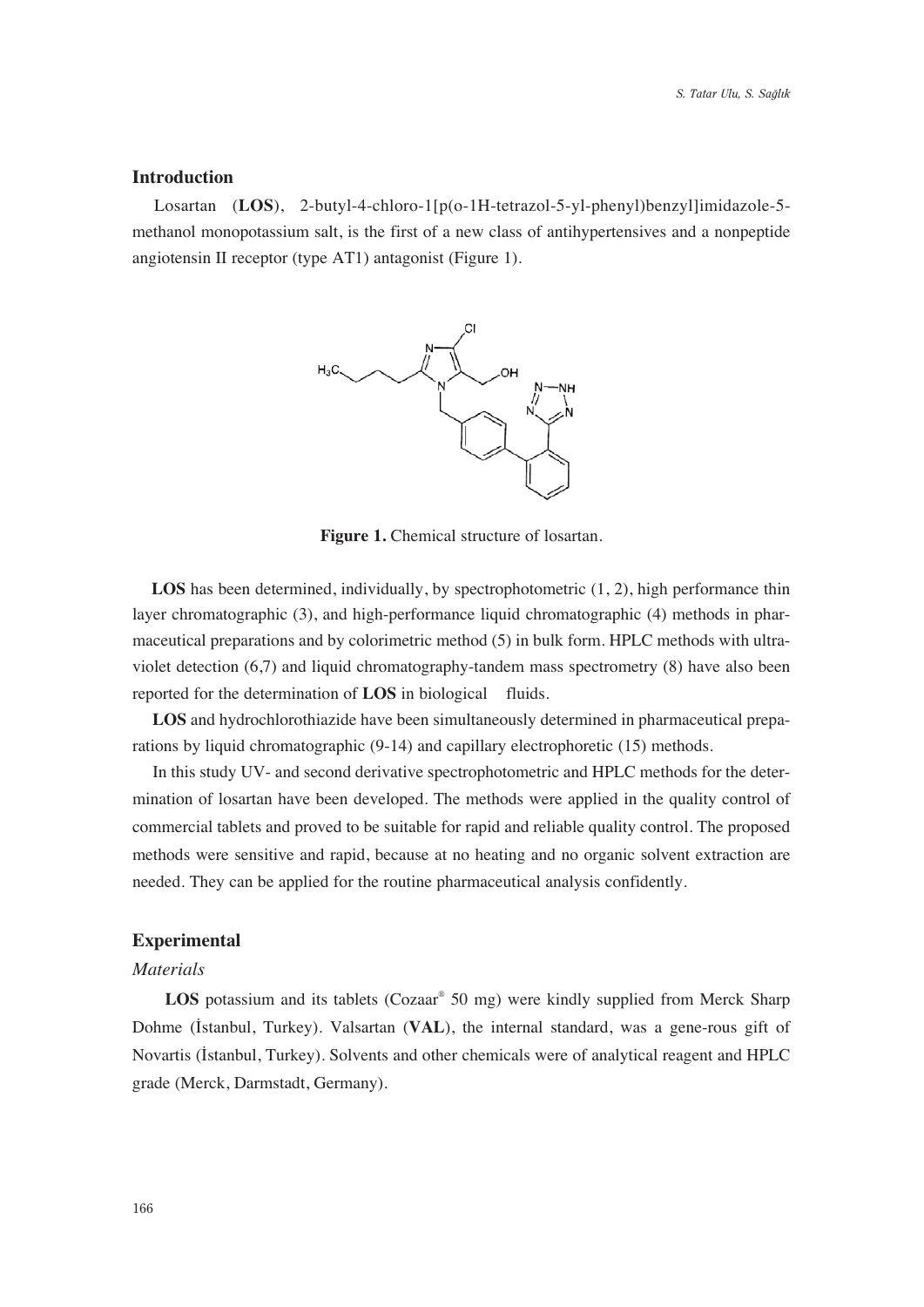### *Apparatus*

A Shimadzu UV-160A UV-Visible spectrophotometer with 1 cm quartz cells was used under the following operating conditions: Scan speed 2400 nm min<sup>-1</sup>, scan range 200-400 nm, slit width 2 nm and derivation interval ( $\Delta\lambda$ ) 2.8 nm. A Shimadzu LC 10 high performance liquid chromatograph with SPD-10A spectrophotometric detector and the automation system software was used for the chromatographic analyses.

## *HPLC conditions*

Chromatographic separation was achieved isocratically on a Shim-pack C18 column (250 mm x 4.6 mm, i.d. 10  $\mu$ m, Shimadzu). Detection was carried out at 225 nm with a UVdetector. The mobile phase was acetonitrile-phosphate buffer ( $pH=3.8$ ) (40:60, v/v). After filtration, this mixture was degassed and delivered at a flow rate 1.1 mL min<sup>-1</sup>.

## *Solutions*

Stock solutions of **LOS** was prepared by dissolving 10 mg, accurately weighed, in 100 mL of methanol. The first standard series containing a constant concentration of **LOS** (2.0, 3.0, 4.0,  $5.0$ ,  $6.0 \mu$ g mL<sup>-1</sup>) for UV-spectrophotometric method. The second standard series containing a constant concentration of LOS  $(1.0, 2.0, 3.0, 4.0, 5.0 \mu g \text{ mL}^{-1})$  for UV-second derivative spectrophotometric method.

For HPLC analysis, a stock solution containing **LOS**  $(0.1 \text{ mg} \text{ mL}^1)$  was prepared by dissolving a weighed amount of substance in acetonitrile. Standard solutions were prepared by dilution of the above stock solutions with mobile phase  $(2.5, 3.5, 4.5, 5.5, 6.5 \mu g \text{ mL}^{-1})$ . The standard solution of internal standard (VAL, 0.1 mg mL<sup>-1</sup>) was prepared in mobile phase and appropriate dilutions were made to obtain a working solution of  $4.5 \mu g \text{ mL}^{-1}$ .

### *Assay validation*

The inter-day and intra-day precision and accuracy were determined by analysing losartan samples. The mean percentage recoveries, relative standard deviations (RSD) and relative mean error (RME) were calculated.

## *Assay procedure*

Ten tablets were weighed and powdered. An accurately weighed portion of the powdered tablets, equivalent to about 10 mg of **LOS** was transfered to 100 mL volumetric flask, 50 mL methanol was added, after shaking for 25 min diluted to the volume with methanol. The solutions were mixed and filtered before analysis. For HPLC analysis, acetonitrile was used instead of methanol.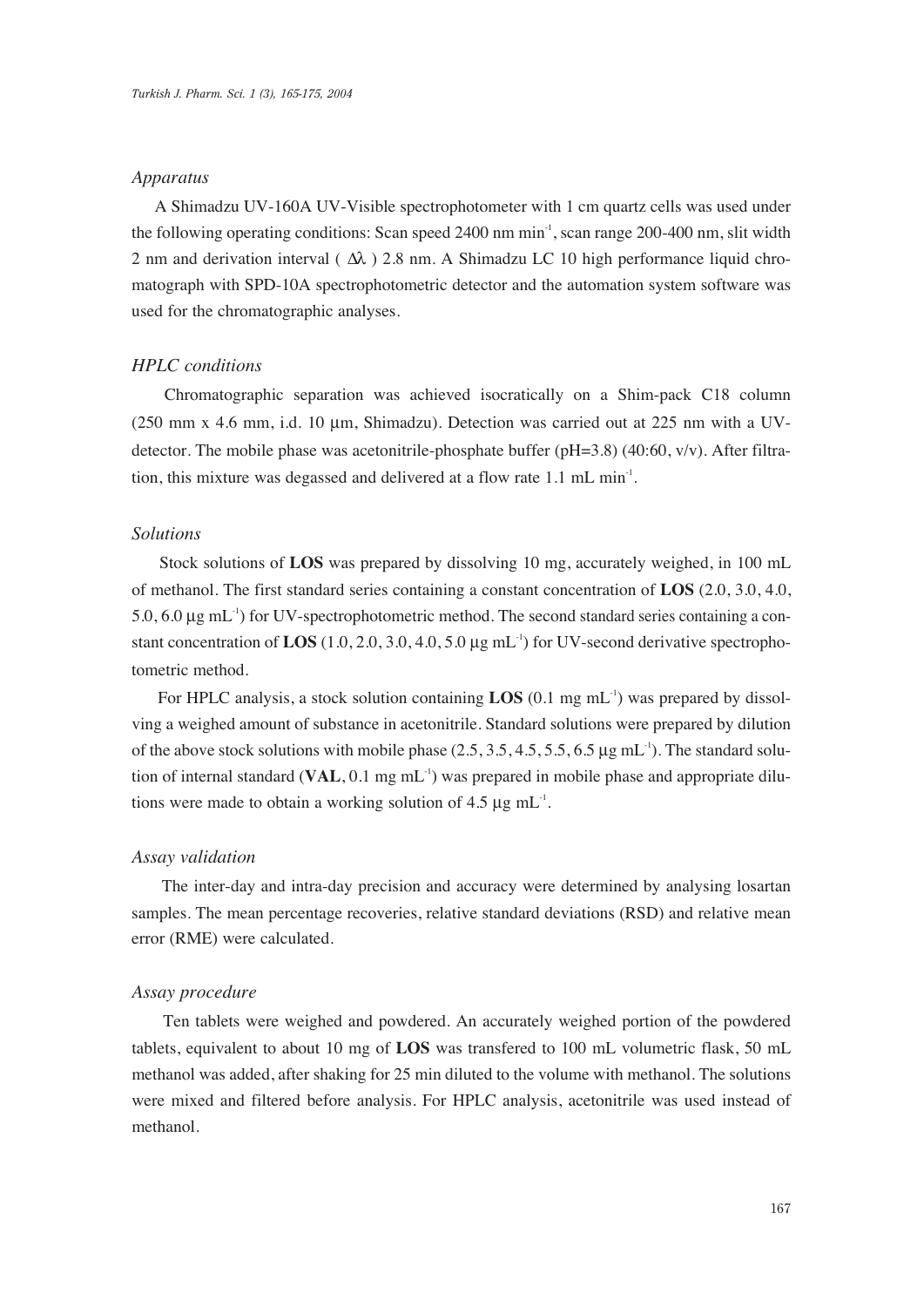Appropriate dilutions were made as 4.0 and 3.0  $\mu$ g mL<sup>-1</sup> with methanol from the stock solution for UV- and second derivative spectrophotometric analysis, respectively. Meanwhile the final concentration was 5.5  $\mu$ g mL<sup>-1</sup> for HPLC method, internal standard was added as  $4.5 \mu$ g mL<sup>-1</sup> and dilution was made with mobile phase.

## **Results and discussion**

**LOS** is freely soluble in water, soluble in alcohols, and slightly soluble in common organic solvents, such as acetonitrile and methyl ethyl ketone. In developing methods such as UV- and derivative spectrophotometric the best results were obtained by using methanol as an organic solvent. The stock solutions could be stored at 4°C for over one month with decomposition.

UV absorption spectra of **LOS** at five different concentrations showed a maximum absorbance at 206.6 nm in methanol (Figure 2). Linear correlation was observed between absorbance and concentration of **LOS** over the range of  $2.0-6.0$   $\mu$ g mL<sup>-1</sup>. The regression equation was  $A=1.29x10^{-1}C+5.2x10^{-3}$  with r=0.9999 (where A=Absorbans, C=Concentration;  $\mu$ g mL<sup>-1</sup>). The limit of quantitation (LOQ) is the lowest concentration on the calibration curve was found as 2.0  $\mu$ g mL<sup>-1</sup>. The limit of detection (LOD) was 0.25  $\mu$ g mL<sup>-1</sup> at a signal to noise ratio of 20.



**Figure 2.** Absorption spectra of (a)  $1 \mu g$  mL<sup>-1</sup>, (b)  $2 \mu g$  mL<sup>-1</sup>, (c)  $4 \mu g$  mL<sup>-1</sup>, (d)  $6 \mu g$  mL<sup>-1</sup>, e)  $7.5 \mu$ g mL<sup>-1</sup> solutions of losartan in methanol.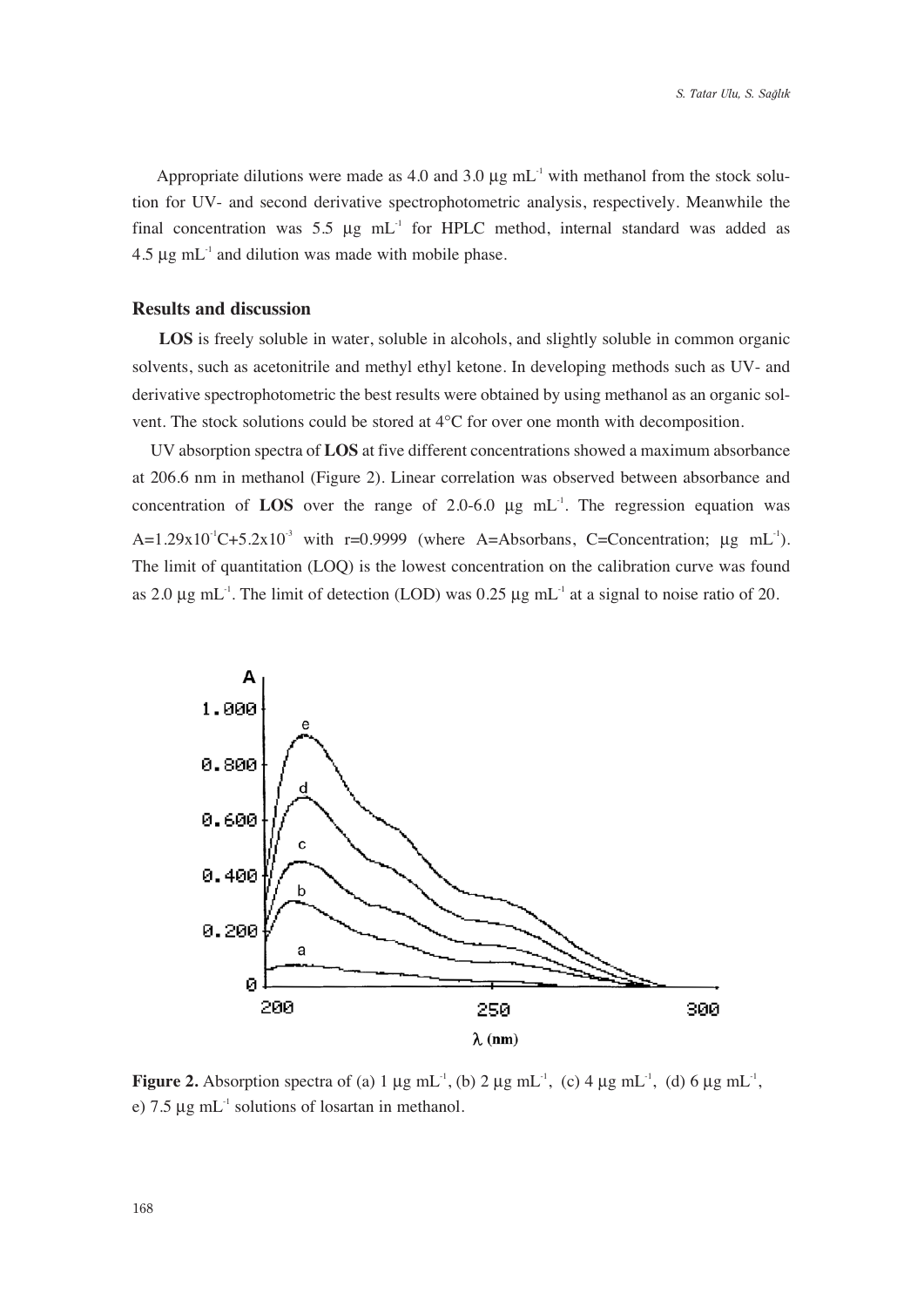In Table 1, the statistical parameters are given for the regression equations calculated from the calibration graphs, along with the standard deviations of the slope (Sb) and intercept (Sa) on the ordinate.

| Parameters                      | UV-spectrophotometric Second-derivative |                       | <b>HPLC</b>           |
|---------------------------------|-----------------------------------------|-----------------------|-----------------------|
|                                 | method                                  | method                | method                |
| Range $(\mu g \text{ mL}^{-1})$ | $2.0 - 6.0$                             | $1.0 - 5.0$           | $2.5 - 6.5$           |
| Regression equation (Y)         |                                         |                       |                       |
| Slope $(b)$                     | $1.29 \times 10^{-1}$                   | $2.94 \times 10^{-2}$ | $2.19x10^{-1}$        |
| Std. Dev.on slope (Sb)          | $1.1x10^{-4}$                           | $7.1 \times 10^{-5}$  | $7.0x10^{-5}$         |
| Intercept $(a)$                 | $5.2 \times 10^{-3}$                    | $7.76x10^{-2}$        | $4.2x10^{-4}$         |
| Std. Dev.on intercept (Sa)      | $1.0x10^{-5}$                           | $1.4x10^{-4}$         | $7.07 \times 10^{-6}$ |
| Correlation coefficient (r)     | 0.9999                                  | 0.9997                | 0.9999                |
|                                 |                                         |                       |                       |

**TABLE 1.** Analytical data for the calibration graphs (n=6) for the determination of losartan by the proposed methods

**LOS** was determined by using peak-to-peak method be measured the distances between two extremum wavelengths, 219.6 nm and 228.8 nm for second derivative spectrophotometric method. Figure 3 shows the peak-to-peak spectra of **LOS** at two different concentrations in methanol. These wavelengths were selected depend on obtained the maximum values. Linear relationships were observed over the concentration ranges of 1.0-5.0  $\mu$ g mL<sup>-1</sup> for **LOS**. The equations of the calibration curves were obtained by the least-squares linear regression analysis and calculated as;  $D=2.94x10^2C+7.76x10^2$  with 0.9997 (where D=Derivative value). LOO was found as 1.0  $\mu$ g mL<sup>-1</sup> and LOD was 0.125  $\mu$ g mL<sup>-1</sup> at a signal to noise ratio of 3.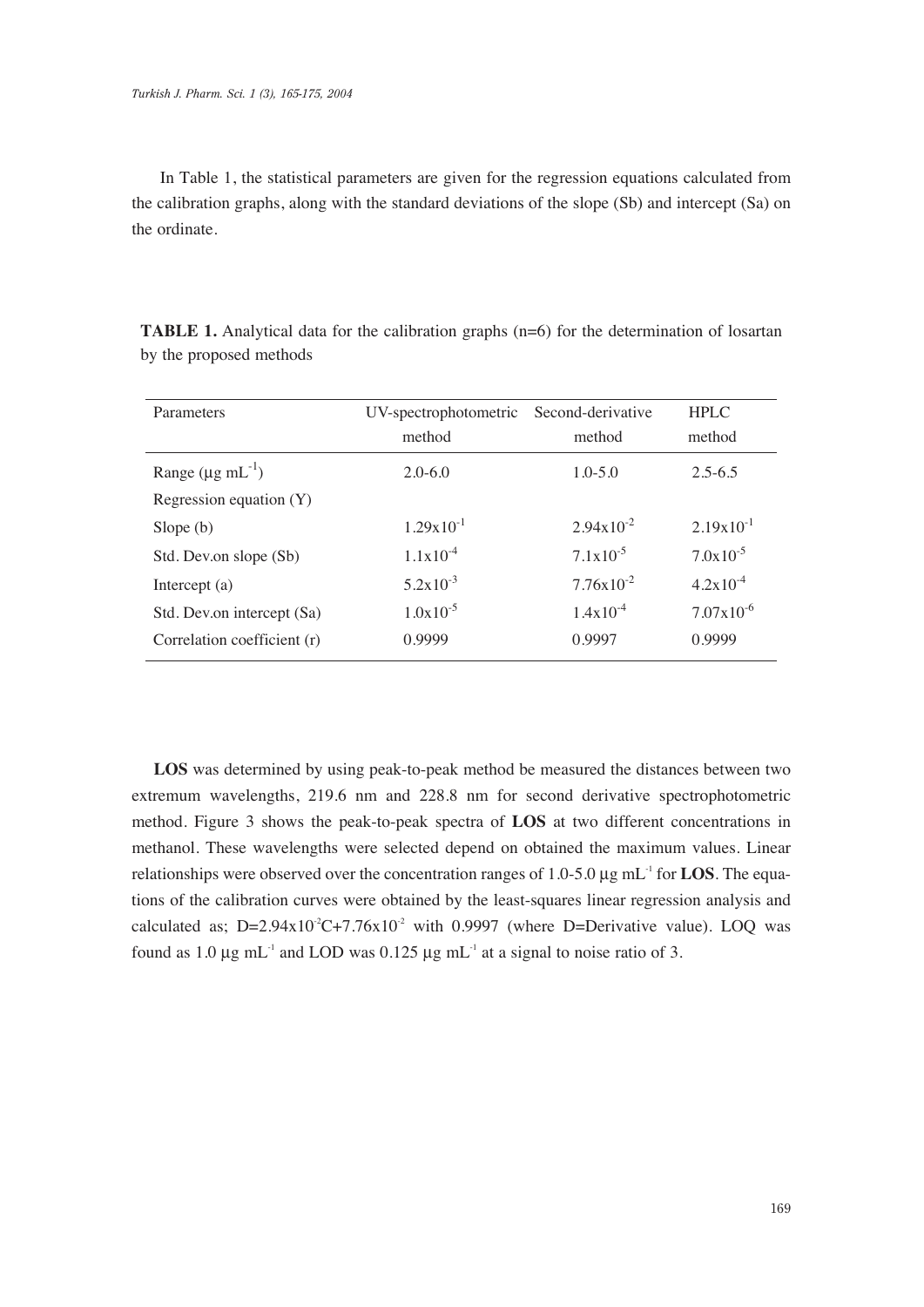

Figure 3. Second derivative spectra of (a) 4 μg mL<sup>-1</sup> and (b) 6 μg mL<sup>-1</sup> solutions of losartan in methanol.

**LOS** was also determined by using HPLC. **VAL** was selected as an internal standard. The composition of the mobile phase was varied to optimise the chromatographic conditions. The mobile phase used was consisted of acetonitrile-phosphate buffer (pH=3.8) (40:60, v/v). Figure 4 shows a typical chromatogram for **LOS** and **VAL** with retention times of 4.19 min and 7.82 min, respectively. For assay peak area ratios (**LOS** area / **VAL** area) were calculated. Linear relationships were observed over the concentration ranges of 2.5-6.5  $\mu$ g mL<sup>-1</sup> for **LOS**. The regression equation was found to be  $R=2.19x10^{-1}C+4.2x10^{-4}$  with  $r=0.9999$  ( $R=LOS$  area / **VAL** area) LOQ was found as 2.5  $\mu$ g mL<sup>-1</sup> and LOD was 0.5  $\mu$ g mL<sup>-1</sup> at a signal to noise ratio of 10.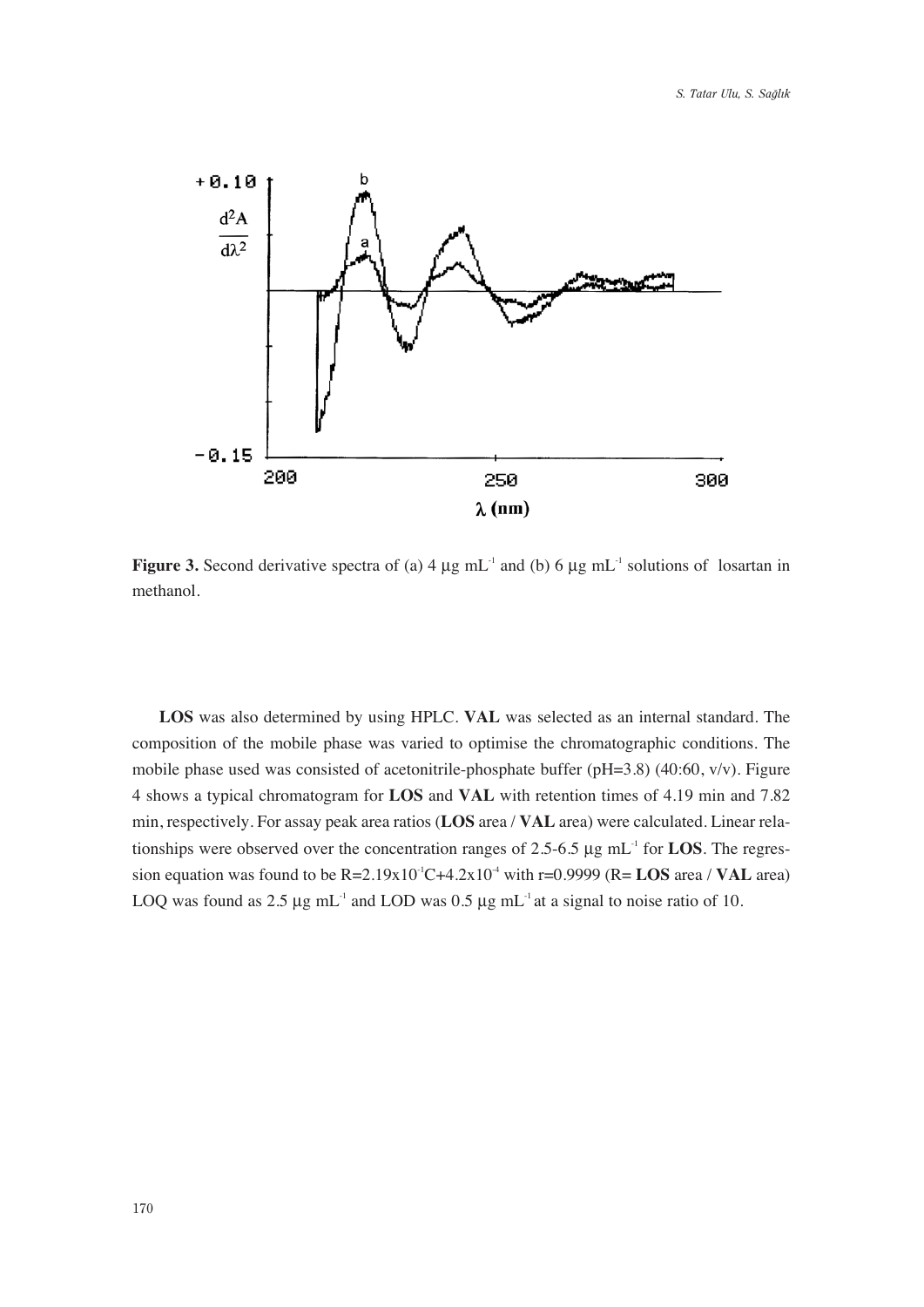

**Figure 4.** HPLC chromatogram of losartan (1) and valsartan (2) (5.5  $\mu$ g mL<sup>-1</sup> of 1 and 4.5  $\mu$ g mL<sup>-1</sup> of 2 in mobile phase, sample volume is 20 μL)

| Methods            | Concentration ( $\mu$ g mL <sup>-1</sup> ) |                                        | Mean<br>recovery | <b>RSD</b><br>$\%$ |
|--------------------|--------------------------------------------|----------------------------------------|------------------|--------------------|
|                    | Added                                      | Found<br>$(\text{mean} \pm \text{SD})$ | $\%$             |                    |
| $UV-$              | 2.0                                        | $2.01 \pm 0.01$                        | 100.5            | 0.50               |
| spectrophotometric | 4.0                                        | $4.10 \pm 0.10$                        | 102.5            | 2.44               |
| method             | 6.0                                        | $6.02 \pm 0.02$                        | 100.3            | 0.33               |
| Second-derivative  | 1.0                                        | $1.02 \pm 0.02$                        | 102.0            | 1.96               |
| method             | 3.0                                        | $3.00 \pm 0.07$                        | 100.0            | 2.33               |
|                    | 5.0                                        | $5.01 \pm 0.11$                        | 100.2            | 2.20               |
| <b>HPLC</b>        | 2.5                                        | $2.52 \pm 0.02$                        | 100.8            | 0.79               |
| method             | 4.5                                        | $4.54 \pm 0.04$                        | 100.9            | 0.88               |
|                    | 6.5                                        | $6.60 \pm 0.03$                        | 101.5            | 0.45               |

**TABLE 2.** Recovery results for losartan solutions (n=6)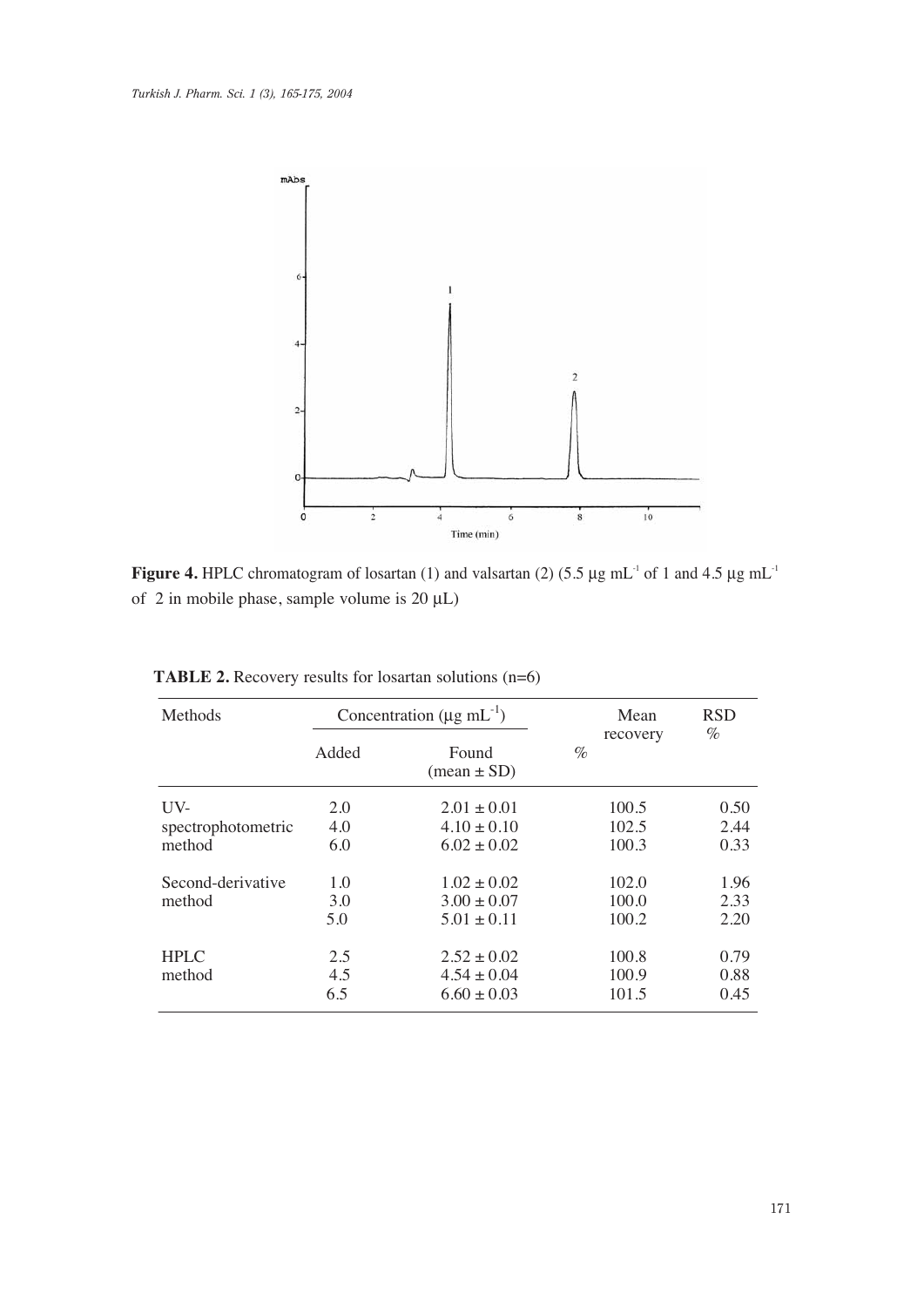| Methods               | Concentration ( $\mu$ g mL <sup>-1</sup> ) |                          | <b>RSD</b> | <b>RME</b> |  |
|-----------------------|--------------------------------------------|--------------------------|------------|------------|--|
|                       | Added                                      | Found<br>$(mean \pm SD)$ | $\%$       | $\%$       |  |
| UV-spectrophotometric |                                            |                          |            |            |  |
| method                |                                            |                          |            |            |  |
| Intra-day             | 2.0                                        | $1.99 \pm 0.01$          | 0.50       | $-0.50$    |  |
|                       | 4.0                                        | $3.93 \pm 0.08$          | 2.04       | $-1.75$    |  |
|                       | 6.0                                        | $6.10 \pm 0.02$          | 0.33       | 1.67       |  |
| Inter-day             | 2.0                                        | $2.02 \pm 0.04$          | 1.98       | 1.00       |  |
|                       | 4.0                                        | $3.93 \pm 0.08$          | 2.04       | $-1.75$    |  |
|                       | 6.0                                        | $5.98 \pm 0.02$          | 0.33       | $-0.33$    |  |
| Second-derivative     |                                            |                          |            |            |  |
| method                |                                            |                          |            |            |  |
| Intra-day             | $1.0\,$                                    | $1.01 \pm 0.02$          | 1.98       | 1.00       |  |
|                       | 3.0                                        | $2.98 \pm 0.07$          | 2.35       | $-0.67$    |  |
|                       | 5.0                                        | $4.98 \pm 0.02$          | 0.40       | $-0.40$    |  |
| Inter-day             | 1.0                                        | $1.01 \pm 0.02$          | 1.98       | 1.00       |  |
|                       | 3.0                                        | $2.95 \pm 0.06$          | 2.03       | $-1.67$    |  |
|                       | 5.0                                        | $4.97 \pm 0.02$          | 0.40       | $-0.60$    |  |
| HPLC method           |                                            |                          |            |            |  |
| Intra-day             | 2.5                                        | $2.52 \pm 0.07$          | 2.78       | 0.80       |  |
|                       | 4.5                                        | $4.58 \pm 0.04$          | 0.87       | 1.78       |  |
|                       | 6.5                                        | $6.53 \pm 0.03$          | 0.46       | 0.46       |  |
| Inter-day             | 2.5                                        | $2.48 \pm 0.01$          | 0.40       | $-0.80$    |  |
|                       | 4.5                                        | $4.57 \pm 0.04$          | 0.88       | 1.56       |  |
|                       | 6.5                                        | $6.53 \pm 0.02$          | 0.31       | 0.46       |  |

## **TABLE 3.** Intra-day and inter-day precision and accuracy of losartan solutions (n=6)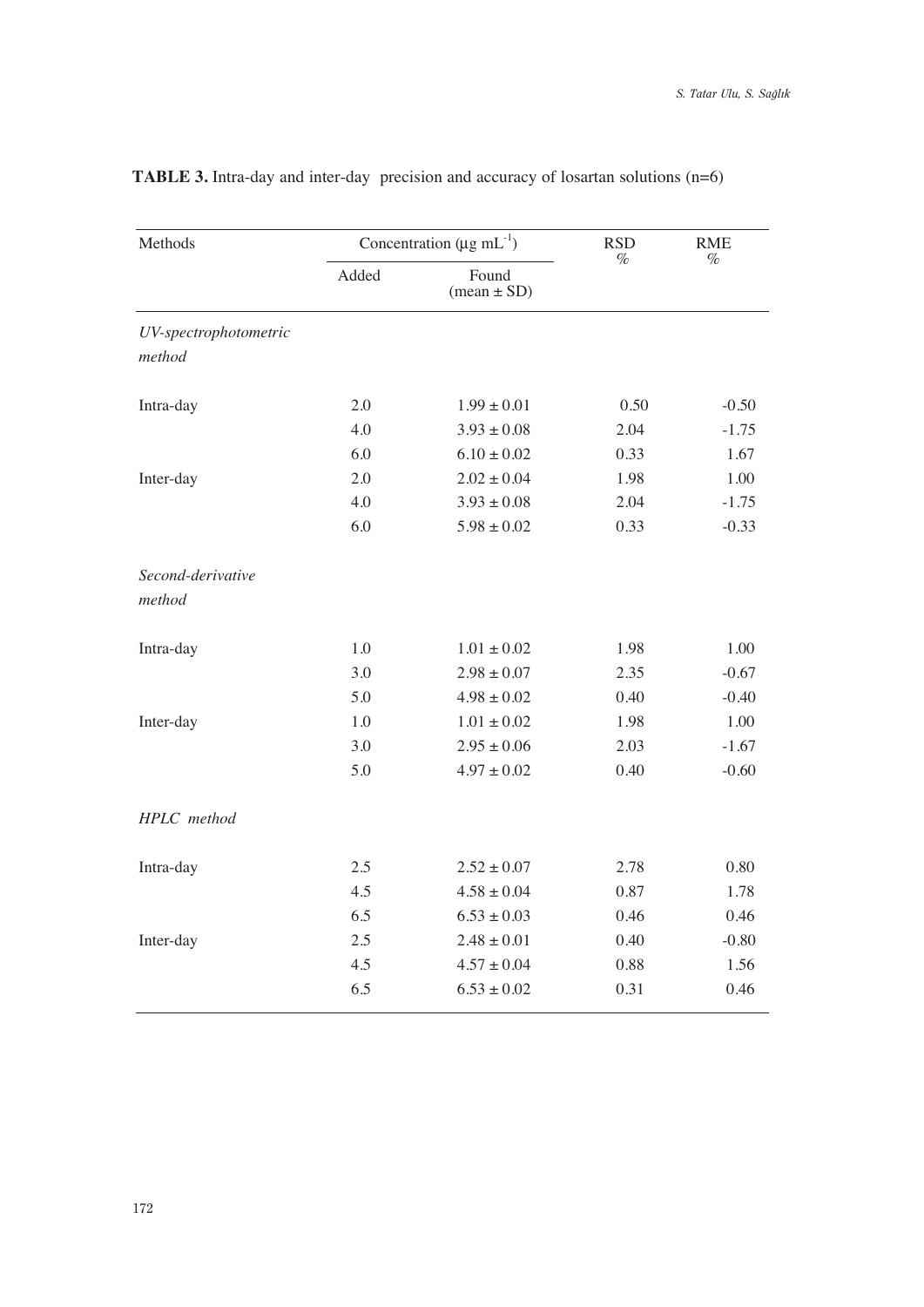| Statistical<br>value | UV-spectrophotometric<br>method | Second-derivative<br>method | <b>HPLC</b><br>method |
|----------------------|---------------------------------|-----------------------------|-----------------------|
| $\overline{x}$       | 49.75                           | 49.83                       | 49.90                 |
| <b>SD</b>            | 0.27                            | 0.26                        | 0.34                  |
| $RSD(\%)$            | 0.54                            | 0.52                        | 0.68                  |

**TABLE 4.** Determination of losartan potassium tablets labelled to contain 50 mg of losartan per tablet (n=6)

**TABLE 5.** Statistical comparison of the results obtained by proposed methods\*

| <b>Methods</b>                                           | t    | F    |
|----------------------------------------------------------|------|------|
| UV-spectrophotometric method<br>Second derivative method | 0.52 | 1.08 |
| UV-spectrophotometric method<br>HPLC method              | 0.84 | 1.59 |
| Second derivative method<br>HPLC method                  | 0.39 | 1 71 |

\**n*=6; *P*=0.05; *t*=2.57; *F*=5.05

The recoveries of losartan were in the range 100.3-102.5, 100.0-102.0 and 100.8-101.5 for UV-, second derivative spectrophotometric and HPLC methods, respectively (Table 2).

The intra-day and inter-day relative standard deviation (RSD) values were found to be within 0.31-2.78% and the relative mean error (RME) was below 1.78% (Table 3).

The proposed methods were applied to the assay of **LOS** in tablets (Table 4) and the results were compared with each other using t- and F-tests. As shown in Table 5, the calculated t- and F- values were less than the theoretical values indicating that the proposed methods have the same accuracy.

These methods were more sensitive than the literature methods in terms of the limit of quantitation and the range of linearity (2,4,9,12).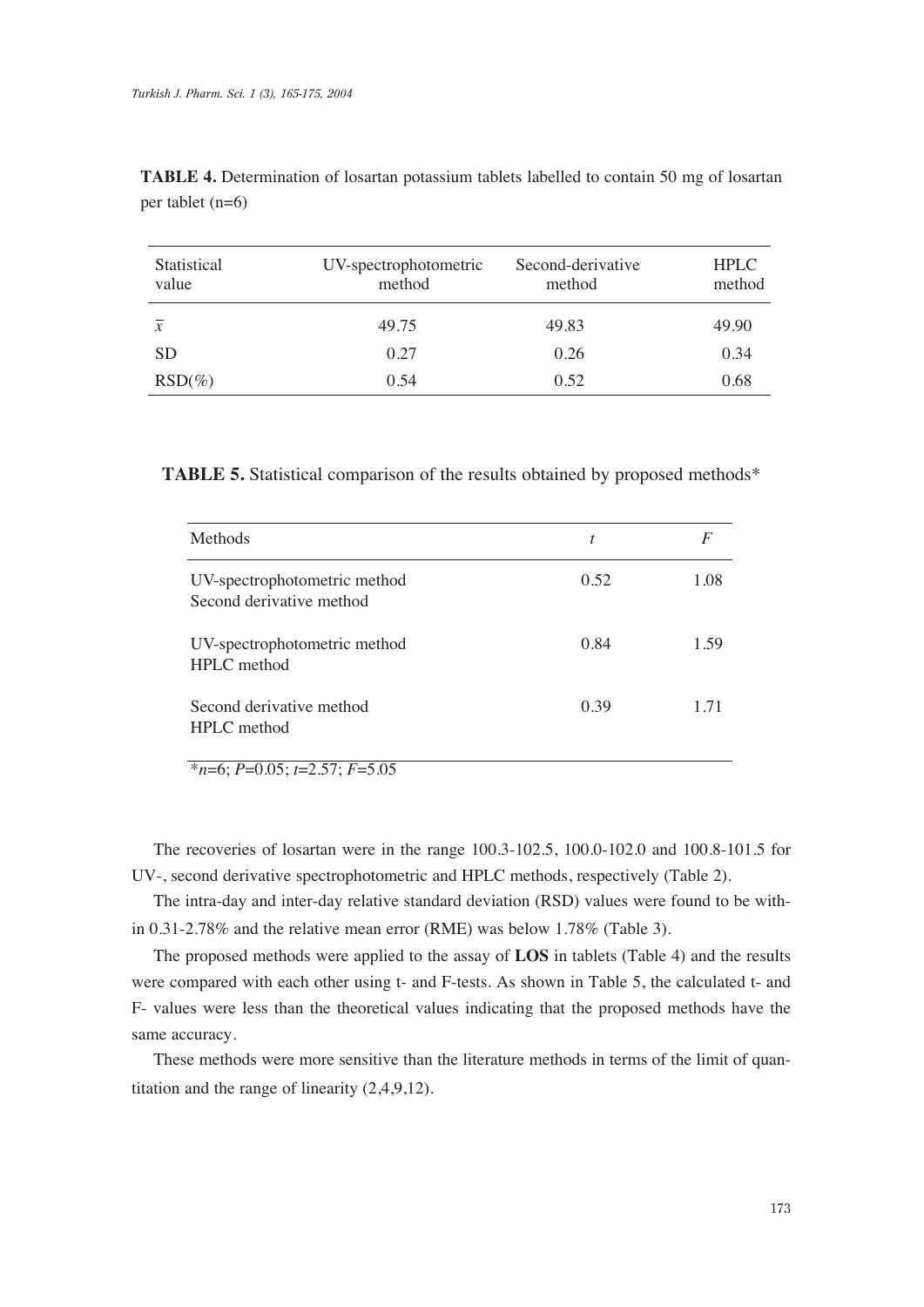## **Conclusion**

The proposed methods are simple, reliable and rapid methods that could be used for routine analysis in quality control laboratories. They are recommended for the determination of **LOS** in pharmaceutical preparations.

#### **References**

- **1. Jain, H.K., Singhai, A.K. and Agrawal, R.K.,** "Estimation of losartan potassium from tablets" *Indian Drugs,* 37(5), 239-242, **2000.**
- **2. Lastra, O.C., Lemus, I.G., Sanchez, H.J. and Perez, R.F.,** "Development and validation of an UV derivative spectrophotometric determination of losartan potassium in tablets" *J. Pharm. Biomed. Anal.,* 33(2), 175-180, **2003.**
- 3. **McCarthy, K.E., Wang, Q., Tsai, E.W., Gilbert, R.E., Ip, D.P. and Brooks, M.A.,**  "Determination of losartan and its degrated in COZAAR tablets by reversed-phase high-performance thin-layer chromatography" *J. Pharm. Biomed. Anal.,* 17(4,5), 671-677, **1998.**
- 4. **Dong, S., Hu, J.,** " Isolation of related compounds and determination of losartan potassium in Cozaar tablets by RP-HPLC" *Zhongguo Yaoke Daxue Xuebao*, 30(3), 199-201, **1999.**
- 5. **Prabhakar, A.H., Giridhar, R.,** "A rapid colorimetric method for the determination of Losartan potassium in bulk and in synthetic mixture for solid dosage form" *J. Pharm. Biomed. Anal.*, 27(6), 861-866, **2002.**
- 6. **Yeung, P.K.F., Jamieson, A., Smith, G.J., Fice, D., Pollak, P.T.,** "Determination of plasma concentrations of losartan in patients by HPLC using solid phase extraction and UV detection" *Int. J. Pharm.*, 204(1-2), 17-22, **2000.**
- 7. **Furtek, C.I., Lo, M.W.,** "Simultaneous determination of a novel angiotensin II receptor blocking agent, losartan, and its metabolite in human plasma and urine by high-performance liquid chromatography" *J. Chromatogr. Biomed.,* Appl. 111(2), 295-301, **1992.**
- 8. **Iwasa, T., Takano, T., Hara, K.I., Kamei, T.,** "Method for the simultaneous determination of losartan and its major metabolite, EXP-3174, in human plasma by liquid chromatographyelectrospray ionization tandem mass spectrometry" *J. Chromatogr. B: Biomed. Sci. Appl.,*  734(2), 325-330, **1999.**